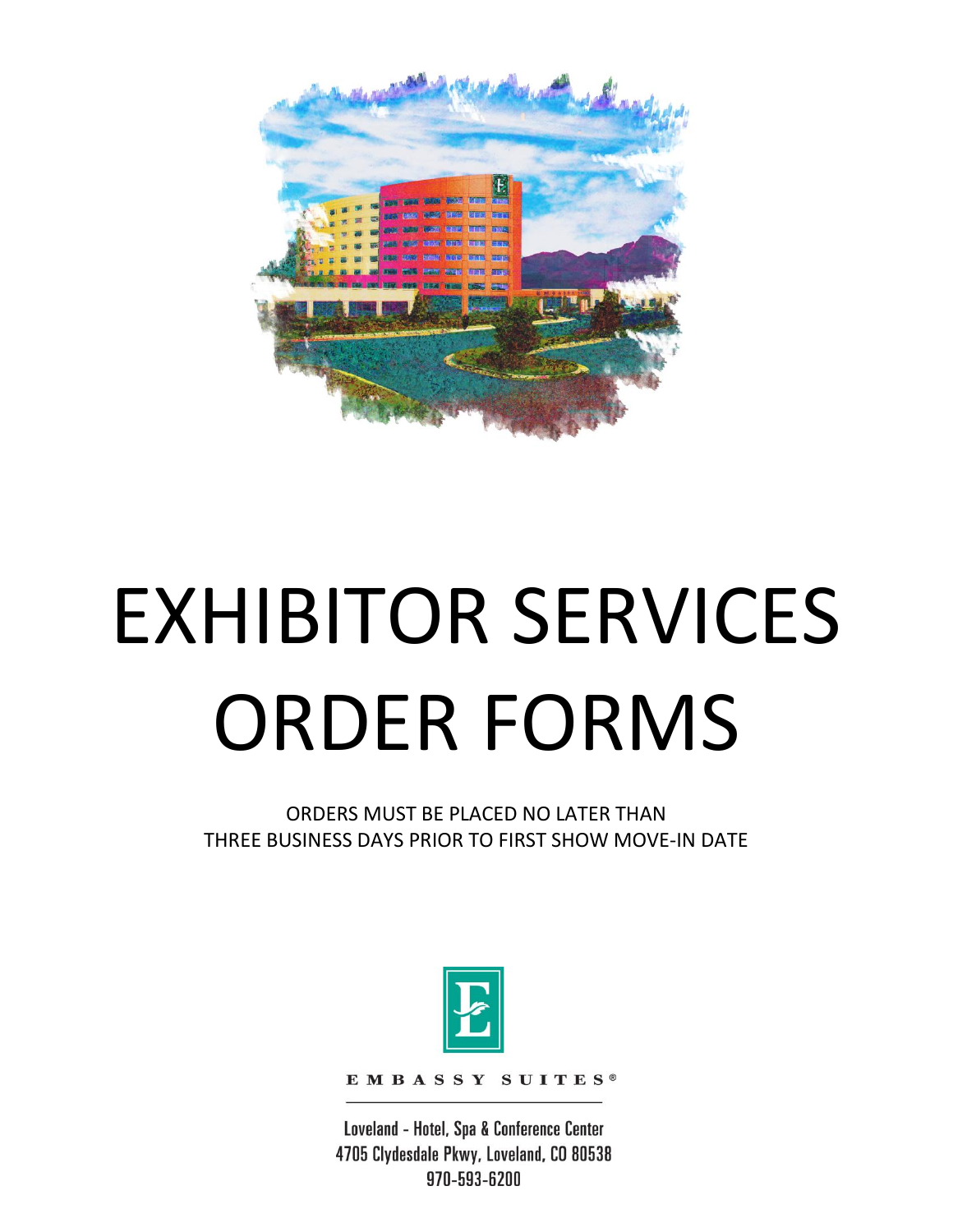

Loveland - Hotel, Spa & Conference Center 4705 Clydesdale Pkwy, Loveland, CO 80538 970-593-6200

All orders must be received 7 days prior to the first contracted show move-in date to qualify for the discount/preorder price. All orders received after the deadline are considered "Floor Orders" and will be assessed a 50% surcharge.

Any order requiring special services may be subject to additional service or labor charges. If you have questions on this form, please contact the Embassy Suites Loveland Sales Office at 970-612-2390.

# 2022 CSNA SUMMER CONFERENCE

JUNE 14 – 16, 2022

The Exhibit Booth Package includes:

- (1) Exhibit Booth (8' x 10' with black drape)
- (1) 6' skirted (black) table with tablecloth
- (2) padded chairs AVAILABLE UPON REQUEST
- (1) wastebasket with once daily waste removal
- (1) Electrical Connection AS REQUESTED
- Set-up and Teardown labor

| ADDITIONAL ITEMS             | <b>PREORDER</b> | <b>OUANTITY</b> | SUBTOTAL | 25% SC | 6.7% TAX | TOTAL |
|------------------------------|-----------------|-----------------|----------|--------|----------|-------|
| $6'$ x 30" w/ Black Skirting | \$20.00         |                 |          |        |          |       |
| 8' x 30" w/ Black Skirting   | \$25.00         |                 |          |        |          |       |
| 42" tall Cocktail Table      | \$15.00         |                 |          |        |          |       |
| Easel                        | \$15.00         |                 |          |        |          |       |

Other items such as sofas, additional chairs, tables, etc., are available upon request for an additional fee. Please contact the hotel to make arrangements. A two-week lead time may be required on some furniture items.

| EVENT NAME: 2022 CSNA SUMMER CONFERENCE EVENT MOVE-IN DATE: JUNE 15, 2022                                                                                                                                                                     |
|-----------------------------------------------------------------------------------------------------------------------------------------------------------------------------------------------------------------------------------------------|
|                                                                                                                                                                                                                                               |
|                                                                                                                                                                                                                                               |
|                                                                                                                                                                                                                                               |
| All Vendor booths require a credit card on file for incidental and shipping charges.<br>Hotel will send a credit card authorization form via Sertifi.<br>I understand that I will be held solely responsible for the payment of said charges. |
|                                                                                                                                                                                                                                               |
| All prices are subject to and will be charged service charge and tax, currently 25% and 6.7% respectively.                                                                                                                                    |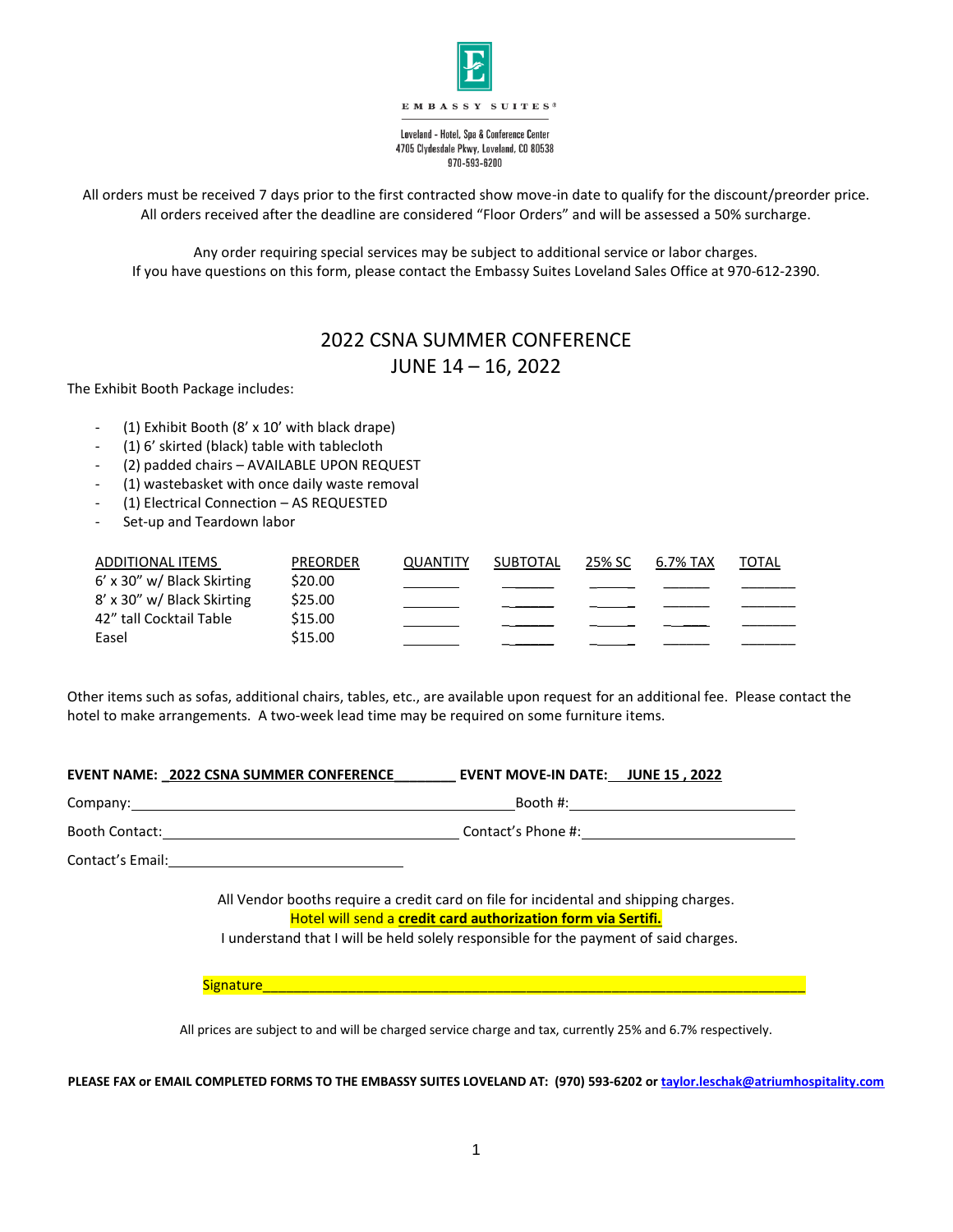

Loveland - Hotel, Spa & Conference Center 4705 Clydesdale Pkwy, Loveland, CO 80538 970-593-6200

# PHONE & INTERNET ORDER FORM

All orders must be received 7 days prior to the first contracted show move-in date to qualify for the discount/preorder price. All orders received after the deadline are considered "Floor Orders" and will be assessed a 50% surcharge.

Rates are charged per event day.

Any order requiring special location placement may be subject to additional charges.

| <b>Available Internet/Phone Services:</b>   | <b>PREORDER</b> | <b>QUANTITY PER DAY</b> | SUBTOTAL | 25% SC | 6.7% TAX | <b>TOTAL</b> |
|---------------------------------------------|-----------------|-------------------------|----------|--------|----------|--------------|
| Analog Phone Line (outgoing calls only)     | \$55            |                         |          |        |          |              |
| Digital Phone Line (outgoing calls only)    | \$55            |                         |          |        |          |              |
| High Speed Internet (WIRED) <sup>1</sup>    | \$55            |                         |          |        |          |              |
| High Speed Internet (WIRELESS) <sup>2</sup> | \$45            |                         |          |        |          |              |

*\* All long-distance charges incurred from the first contracted show move-in date through the last move-out date are the responsibility of the exhibitor. Usage will be billed at the close of show. Local calls are free. There is a 100% surcharge on each long-distance call. 1-800 #'s are free up to 59 consecutive minutes. Charges begin to apply at minute 60 and each minute thereafter. Copies of charge receipts and itemized billings will be mailed approximately one (1) week after the close of show.*

**<sup>1</sup>** *Single user per device. Shared Ethernet connection 1.5Mbps. Password will be provided on set-up day.*

**<sup>2</sup>** *Single user per device. Shared Wi-Fi connection 1.5Mbps. Password will be provided on set-up day.*

ALL PRICES ARE LISTED **PER DAY.**

**Special Requirements:** 

**EVENT NAME: \_2022 CSNA SUMMER CONFERENCE \_\_\_\_\_\_\_\_ EVENT MOVE-IN DATE: JUNE 15 , 2021**

Company: Booth #:

Booth Contact: Contact: Contact Contact's Phone #:

Contact's Email:

Hotel will send a **credit card authorization form via Sertifi**. I understand that I will be held solely responsible for the payment of said charges.

#### Signature

It is our intent to provide quality utility services for our clients, however the Hotel cannot be responsible for any damages to electrical, mechanical, or computer equipment caused by power surge, loss of building telephone service or any failure deemed an "Act of God". It shall be the responsibility of the client to provide adequate surge protection for their equipment and act in good faith with installation & removal of equipment including but not limited to any electrical, mechanical or computer equipment. It shall also be the responsibility of the clients to ensure that their equipment is unplugged & properly secured during non-operating hours.

All prices are subject to and will be charged service charge and tax, currently 25% and 6.7% respectively.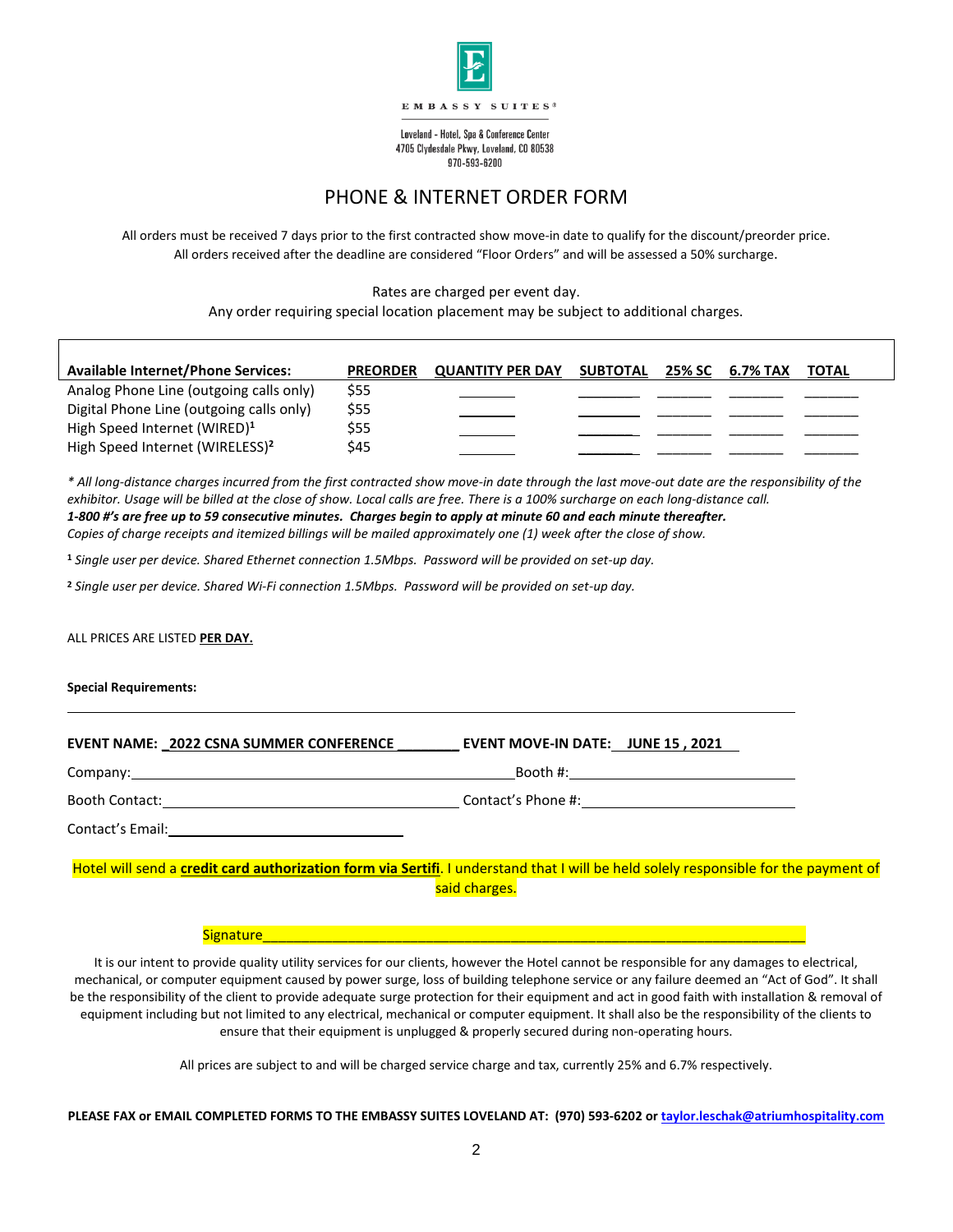| PLASMA / FLAT SCREEN DISPLAY                                                                                                                                                                                                                                                                                                                                                                                                                            | <b>PREORDER</b> | <b>QUANITY</b> |
|---------------------------------------------------------------------------------------------------------------------------------------------------------------------------------------------------------------------------------------------------------------------------------------------------------------------------------------------------------------------------------------------------------------------------------------------------------|-----------------|----------------|
| 20" Flat Screen Monitor                                                                                                                                                                                                                                                                                                                                                                                                                                 | \$85            |                |
| 32" Flat Screen Monitor                                                                                                                                                                                                                                                                                                                                                                                                                                 | \$275           |                |
| <b>LG 42" LED</b>                                                                                                                                                                                                                                                                                                                                                                                                                                       | \$375           |                |
| <b>LG 55" LED</b>                                                                                                                                                                                                                                                                                                                                                                                                                                       | \$525           |                |
| Sharp 70" LED                                                                                                                                                                                                                                                                                                                                                                                                                                           | \$625           |                |
| <b>LCD PROJECTORS</b>                                                                                                                                                                                                                                                                                                                                                                                                                                   |                 |                |
| Eiki LCD Projector (3,500 Lumens, 1024x768 resolution)                                                                                                                                                                                                                                                                                                                                                                                                  | \$225           |                |
| Eiki LCD Projector (6,500 Lumens, 1024x768 resolution)                                                                                                                                                                                                                                                                                                                                                                                                  | \$450           |                |
| Eiki LCD Projector (12,000 Lumens, 1024x768 resolution)                                                                                                                                                                                                                                                                                                                                                                                                 | \$700           |                |
| <b>VIDEO PLAYERS / RECORDERS</b>                                                                                                                                                                                                                                                                                                                                                                                                                        |                 |                |
| Blue Ray DVD Player                                                                                                                                                                                                                                                                                                                                                                                                                                     | \$85            |                |
| <b>COMPUTERS &amp; ACCESSORIES</b>                                                                                                                                                                                                                                                                                                                                                                                                                      |                 |                |
| Laptop Computer                                                                                                                                                                                                                                                                                                                                                                                                                                         | \$250           |                |
| <b>Computer Speakers</b>                                                                                                                                                                                                                                                                                                                                                                                                                                | \$35            |                |
| <b>Draped Video Cart</b>                                                                                                                                                                                                                                                                                                                                                                                                                                | \$35            |                |
| Tripod Screen: 6', 7', or 8'                                                                                                                                                                                                                                                                                                                                                                                                                            | \$85            |                |
| Large TV Floor Stand                                                                                                                                                                                                                                                                                                                                                                                                                                    | \$75            |                |
| <b>TECHNICAL SUPPORT</b>                                                                                                                                                                                                                                                                                                                                                                                                                                |                 |                |
| Labor (rates charged per hour with one-hour minimum)                                                                                                                                                                                                                                                                                                                                                                                                    | \$55            |                |
| If you do not see your AV or computer needs listed, please call us at 970-612-2436.<br>Prices include delivery, installation and pick-up at your booth.<br>Prices do NOT include electrical power.<br>ALL PRICES ARE LISTED PER DAY.<br>We require payment in full when order is placed.<br>Please review all policies and procedures included with this order form.<br>NOTE: A representative from your company must be on-site to sign for equipment. |                 |                |

**Items canceled less than 24 hours prior to show move-in will be charged at 100%.**

## **EVENT NAME: \_2022 CSNA SUMMER CONFERENCE \_\_\_\_\_\_\_\_ EVENT MOVE-IN DATE: JUNE 15 , 2021**

Booth Contact: Contact: Contact: Contact<sup>'</sup>s Phone #:

Contact's Email:

Hotel will send a **credit card authorization form via Sertifi**. I understand that I will be held solely responsible for the payment of said charges.

Signature\_\_\_\_\_\_\_\_\_\_\_\_\_\_\_\_\_\_\_\_\_\_\_\_\_\_\_\_\_\_\_\_\_\_\_\_\_\_\_\_\_\_\_\_\_\_\_\_\_\_\_\_\_\_\_\_\_\_\_\_\_\_\_\_\_\_\_\_\_\_

All prices are subject to and will be charged service charge and tax, currently 25% and 6.7% respectively

**PLEASE FAX or EMAIL COMPLETED FORMS TO THE EMBASSY SUITES LOVELAND AT: (970) 593-6202 or [taylor.leschak@atriumhospitality.com](mailto:taylor.leschak@atriumhospitality.com)**

Company: Booth #: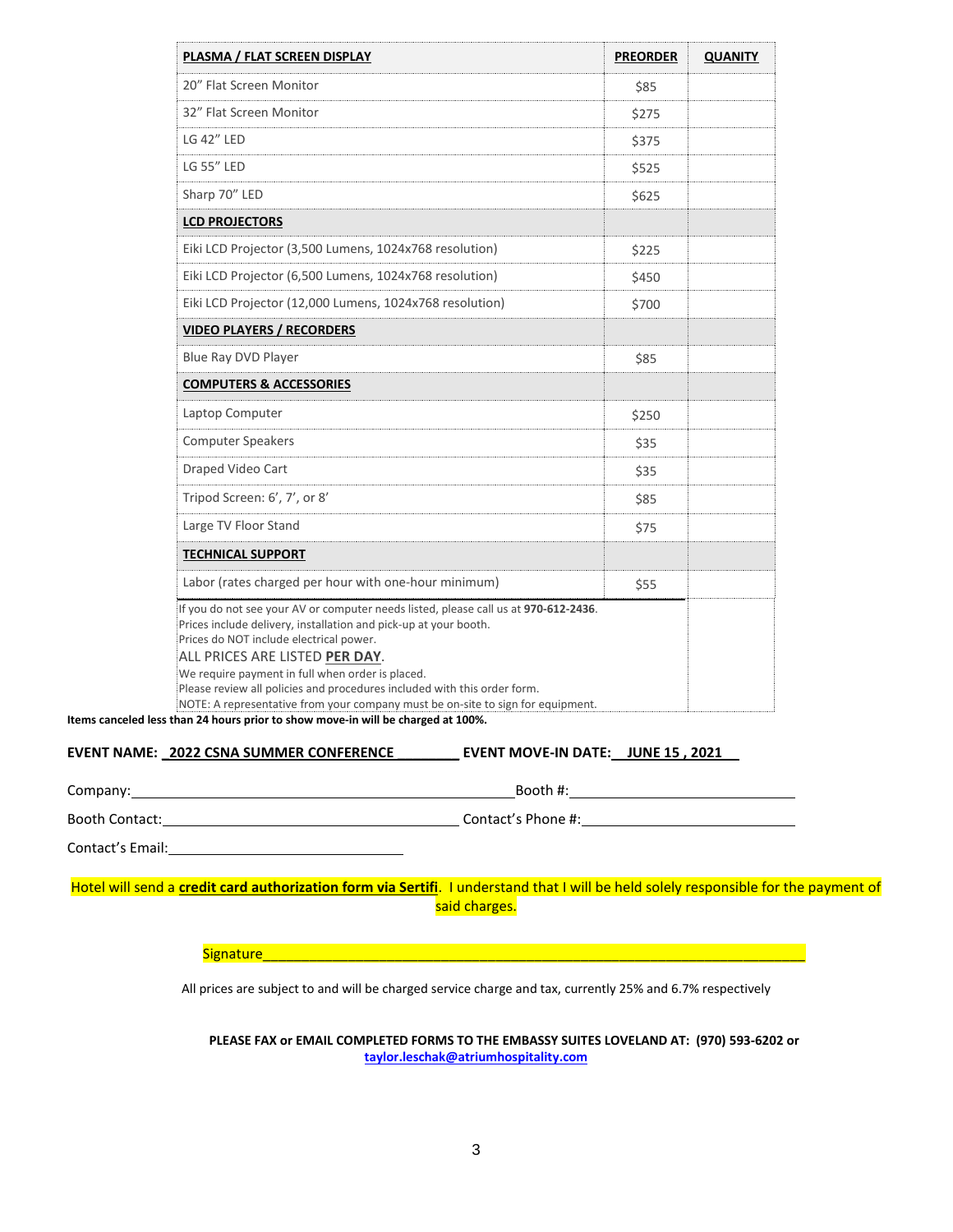

Loveland - Hotel, Spa & Conference Center 4705 Clydesdale Pkwy, Loveland, CO 80538<br>970-593-6200

# ELECTRICAL ORDER FORM

|                                                                                            | <b>PREORDER</b>     | <b>FLOOR</b>            | <b>CONTINUOUS</b> | <b>QUANITY</b>           | <b>TOTAL</b> |
|--------------------------------------------------------------------------------------------|---------------------|-------------------------|-------------------|--------------------------|--------------|
| <b>SINGLE PHASE SERVICES</b>                                                               |                     | <b>ORDER</b>            | 24-hour<br>Power  |                          |              |
| *(1) 5 AMPS Included in Booth Fee*                                                         | <b>MUST REQUEST</b> | <b>ENTER AT RIGHT →</b> |                   |                          |              |
| 5 AMPS or 500 WATTS (Single outlet)                                                        | \$65.00             | \$97.50                 | \$130.00          |                          |              |
| 10 AMPS or 1000 WATTS (Single outlet)                                                      | \$75.00             | \$112.50                | \$150.00          |                          |              |
| 15 AMPS or 1500 WATTS (Single outlet)                                                      | \$85.00             | \$127.50                | \$170.00          |                          |              |
| 20 AMPS or 2000 WATTS (Single outlet)                                                      | \$90.00             | \$135.00                | \$180.00          |                          |              |
| 30 AMPS or 4,900 WATTS                                                                     | \$190.00            | \$285.00                | \$380.00          |                          |              |
| 100 AMPS or 16,600 WATTS                                                                   | \$500.00            | \$750.00                | \$1,000.00        |                          |              |
| THREE PHASE SERVICES                                                                       |                     |                         |                   |                          |              |
| 20 AMPS or 8,600 WATTS                                                                     | \$215.00            | \$322.50                | \$430.00          |                          |              |
| 30 AMPS or 11,500 WATTS                                                                    | \$230.00            | \$345.00                | \$460.00          |                          |              |
| 100 AMPS or 14,400 WATTS                                                                   | \$580.00            | \$870.00                | \$1,160.00        |                          |              |
| 200 AMPS or 17,200 WATTS                                                                   | \$1,160.00          | \$1,740.00              | \$2,320.00        |                          |              |
| <b>ACCESSORIES &amp; LABOR</b>                                                             |                     |                         |                   |                          |              |
| 6-plug Power Strip                                                                         | \$15.00             | \$22.50                 |                   |                          |              |
| 25' Extension Cord                                                                         | \$15.00             | \$22.50                 |                   |                          |              |
| Spider Box                                                                                 | \$45.00/day         | \$67.50/day             |                   |                          |              |
| Labor-Special placement, overhead power, changes or<br>repairs charged in 1-hour minimums. | \$55.00/hour        |                         |                   |                          |              |
|                                                                                            |                     |                         |                   | Subtotal:                |              |
| Items canceled less than 24 hours prior to show move-in will be charged at 100%.           |                     |                         |                   | Add 25 % Service Charge: |              |
|                                                                                            |                     |                         |                   | Add 6.7 % Sales Tax:     |              |
|                                                                                            |                     |                         |                   | <b>Balance Due:</b>      |              |

# **NOTE: For 30 AMP service or higher, customer must supply own connecting cables.**

# **EVENT NAME: \_2022 CSNA SUMMER CONFERENCE \_\_\_\_\_\_\_\_ EVENT MOVE-IN DATE: JUNE 15 , 2021**

Company: Booth #:

Booth Contact: Contact: Contact: Contact<sup>'</sup>s Phone #:

Contact's Email:

Hotel will send a **credit card authorization form via Sertifi**. I understand that I will be held solely responsible for the payment of said charges.

Signature

All prices are subject to and will be charged service charge and tax, currently 25% and 6.7% respectively.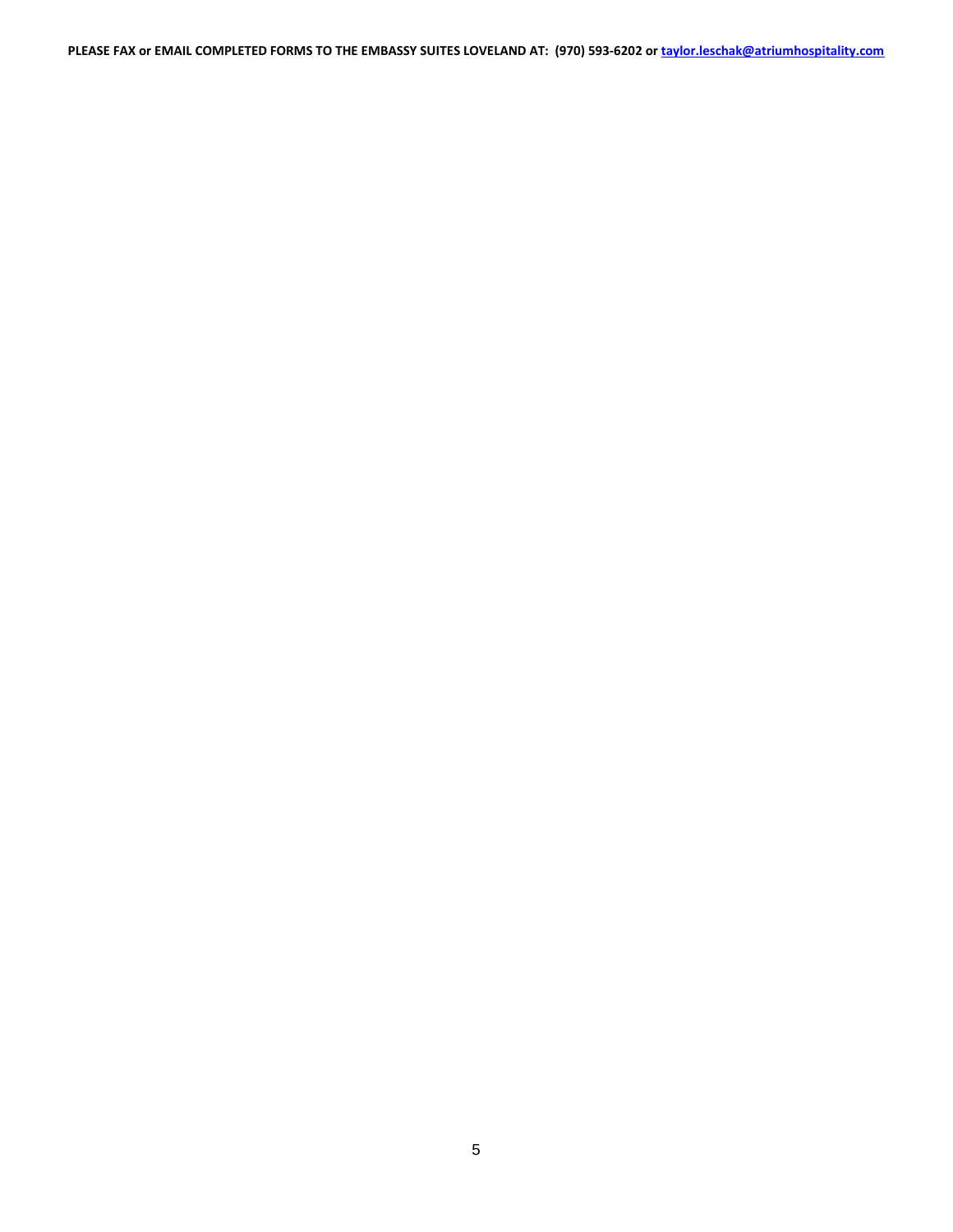

## ICE & WATER ORDER FORM

All orders must be received 10 days prior to the first contracted show move-in date to qualify for the discount price. All orders received after

the deadline are considered "Floor Orders" and will be assessed a 50% surcharge.

| <b>ICE DELIVERY:</b>           |              | <b>PREORDER</b> | <b>SUBTOTAL</b> | 25% SC | <b>6.7% TAX</b> | <b>TOTAL</b> |
|--------------------------------|--------------|-----------------|-----------------|--------|-----------------|--------------|
|                                | # of LBS.    | \$ per 100 lbs. |                 |        |                 |              |
| List in increments of 100 lbs. |              | \$25.00         |                 |        |                 |              |
|                                |              |                 |                 |        |                 |              |
| <b>WATER DELIVERY:</b>         |              | <b>PREORDER</b> | <b>SUBTOTAL</b> | 25% SC | <b>6.7% TAX</b> | <b>TOTAL</b> |
|                                | # of Gallons | \$ per gallon   |                 |        |                 |              |
| List in increments of 1 Gallon |              | \$2.00          |                 |        |                 |              |
|                                |              |                 |                 |        |                 |              |

#### **Please provide a date(s) and time(s) that deliveries are required:**

| Time: ______________                                                                      | Time:_______________                                                                                           |                                                                                                                                      |  |
|-------------------------------------------------------------------------------------------|----------------------------------------------------------------------------------------------------------------|--------------------------------------------------------------------------------------------------------------------------------------|--|
| Date:____________________                                                                 | Time:_______________                                                                                           | Time: ____________                                                                                                                   |  |
| Date: ______________                                                                      | Time:_______________                                                                                           | Time: _____________                                                                                                                  |  |
| EVENT NAME:________2022 CSNA SUMMER CONFERENCE______ EVENT MOVE-IN DATE:_JUNE 15, 2021___ |                                                                                                                |                                                                                                                                      |  |
|                                                                                           |                                                                                                                |                                                                                                                                      |  |
| Booth Contact: New York Contact of Contact's Phone #: New York Contact's Phone #:         |                                                                                                                |                                                                                                                                      |  |
|                                                                                           |                                                                                                                |                                                                                                                                      |  |
|                                                                                           | said charges.                                                                                                  | Hotel will send a credit card authorization form via Sertifi. I understand that I will be held solely responsible for the payment of |  |
| Signature <b>Communication of the Communication of the Communication</b>                  | in the company of the company of the company of the company of the company of the company of the company of th |                                                                                                                                      |  |

All prices are subject to and will be charged service charge and tax, currently 25% and 6.7% respectively. **PLEASE FAX or EMAIL COMPLETED FORMS TO THE EMBASSY SUITES LOVELAND AT: (970) 593-6202 or [taylor.leschak@atriumhospitality.com](mailto:taylor.leschak@atriumhospitality.com)**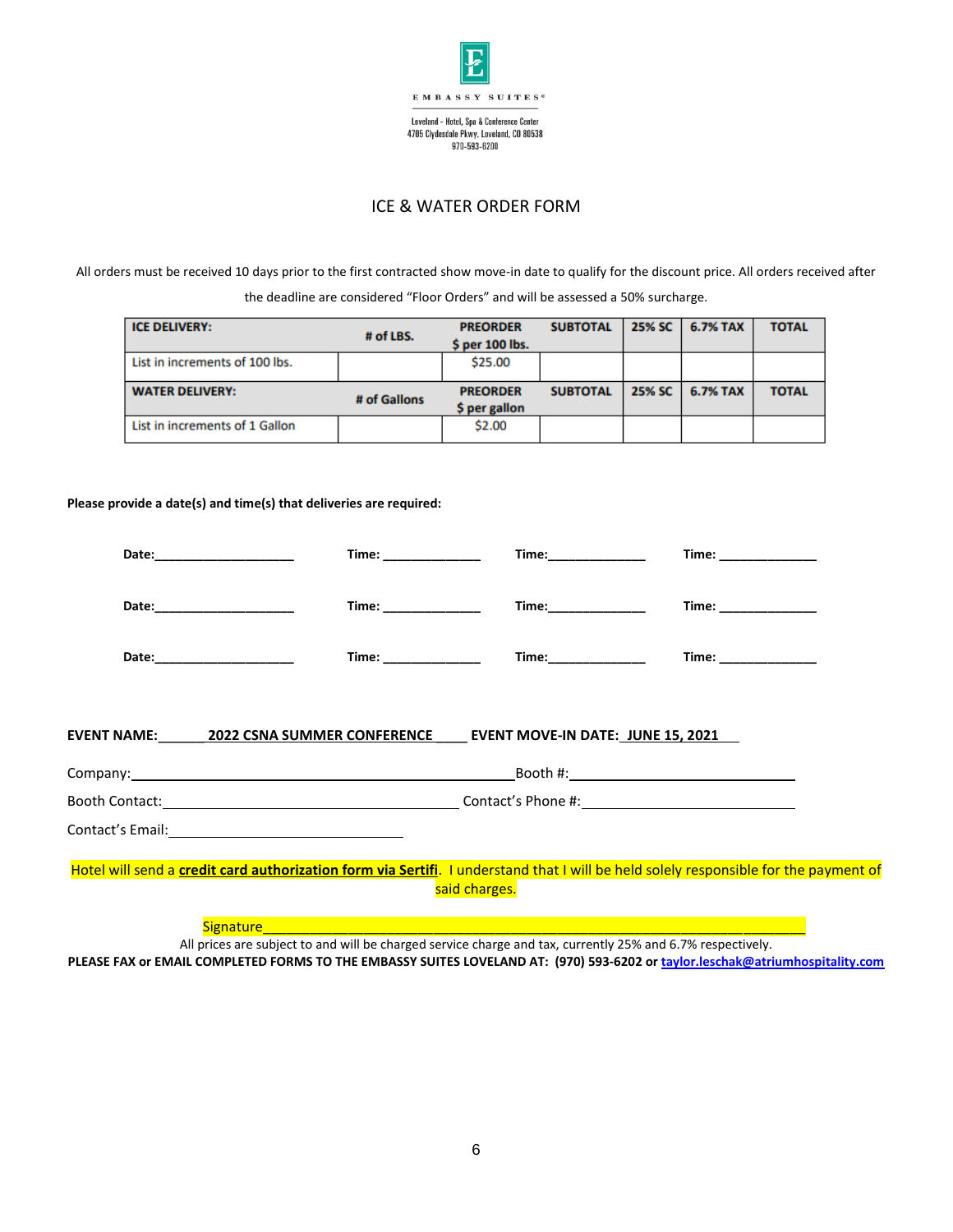

# KITCHEN ACCESS

All orders must be received 10 days prior to the first contracted show move-in date to qualify for the discount price. All orders received after the deadline are considered "Floor Orders" and will be assessed a 50% surcharge.

|                                   | Indicate # of<br>minutes<br>required (list in<br>30 minute<br>increments) | <b>PREORDER</b><br>\$ per half hour | <b>PREORDER</b><br>\$ per hour | <b>SUBTOTAL</b> | 25% SC | <b>6.7% TAX</b> | <b>TOTAL</b> |
|-----------------------------------|---------------------------------------------------------------------------|-------------------------------------|--------------------------------|-----------------|--------|-----------------|--------------|
| <b>Kitchen Access to Include:</b> |                                                                           |                                     |                                |                 |        |                 |              |
| Oven, Range, Dishwasher,          |                                                                           | \$100.00                            | \$200.00                       |                 |        |                 |              |
| Small Kitchen Wares and           |                                                                           |                                     |                                |                 |        |                 |              |
| <b>General Kitchen Access</b>     |                                                                           |                                     |                                |                 |        |                 |              |

**Vendors will only be allowed in the kitchen between 8:00 AM – 11:00 AM. Please provide a date and time that kitchen access is requested:**

| Date: | 1 <sup>st</sup> Preferred Time: | 2 <sup>nd</sup> Preferred Time: |
|-------|---------------------------------|---------------------------------|
| Date: | 1 <sup>st</sup> Preferred Time: | 2 <sup>nd</sup> Preferred Time: |

**\*\* No more than two (2) people from signed-up vendors/booth will be allowed access to kitchen at the same time. \*\*** 

**ALL VENDORS UTILIZING THE KITCHEN MUST ADHERE TO GUIDELINES ESTABLISHED BY THE LARIMER COUNTY HEALTH DEPARTMENT. FAILURE TO FOLLOW SAFE FOOD PREPARTION AND HANDLING GUIDELINES WILL RESULT IN TERMINATION OF KITCHEN USE PRIVILEGES.**

| <b>EVENT NAME:</b>    | <b>2022 CSNA SUMMER CONFERENCE</b> | <b>EVENT MOVE-IN DATE: JUNE 15, 2021</b>                                                                                             |
|-----------------------|------------------------------------|--------------------------------------------------------------------------------------------------------------------------------------|
| Company: $\_$         |                                    | Booth #:                                                                                                                             |
| <b>Booth Contact:</b> |                                    | Contact's Phone #:                                                                                                                   |
| Contact's Email:      |                                    |                                                                                                                                      |
|                       |                                    | Hotel will send a credit card authorization form via Sertifi. I understand that I will be held solely responsible for the payment of |
|                       |                                    | said charges.                                                                                                                        |
|                       | <b>Signature</b>                   |                                                                                                                                      |
|                       |                                    | All prices are subject to and will be charged service charge and tax, currently 25% and 6.7% respectively.                           |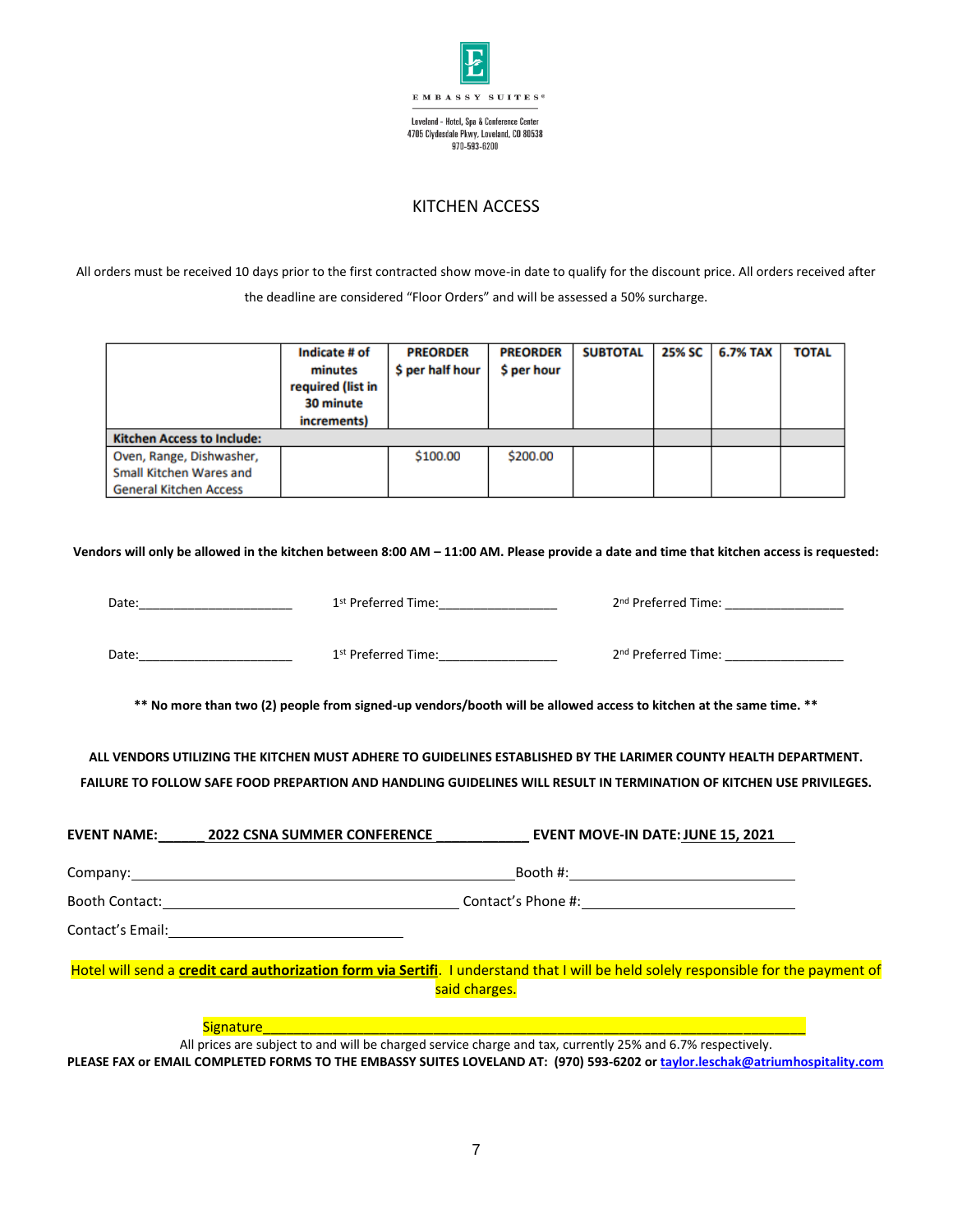# Shipping Instructions and Fees

### **Inbound Guest Packages - Shipping Instructions**

Please follow the recommended label addressing standards, illustrated below, to prevent package routing delays. All packages received by ESL require a release signature before being released from ESL's custody to the intended recipient. Release signatures are captured at the time of package delivery by ESL staff to the recipient. Inbound receiving and applicable delivery fees will be applied on a per package basis, as outlined in the fee schedule below. These fees are applied in addition to any shipping/transportation charges. Please use the name of the recipient whom will be onsite to receive and sign for the package(s). Please do not address your package(s) to the Hotel Staff or a Show Manager as this could cause confusion in package sorting or your package(s) to be delayed.

### **Please schedule your shipment(s) to arrive 1 - 2 days prior to the event start date.**

| Event Shipment(s) – Label Standard:                                                                                                                                                                                             | Individual Shipment(s) - Label Standard:                                                                                                                     |
|---------------------------------------------------------------------------------------------------------------------------------------------------------------------------------------------------------------------------------|--------------------------------------------------------------------------------------------------------------------------------------------------------------|
| Affix a label with the following information (in addition to the airbill).                                                                                                                                                      | Affix a label with the following information (in addition to the airbill)                                                                                    |
| <b>Embassy Suites Loveland</b><br>(Event Name) (Arrival Date)<br><b>Hold for Guest: (Guest Name) (Guest Cell Number)</b><br>(Guest Company Name) (Meeting Room) (Booth Number)<br>4705 Clydesdale Parkway<br>Loveland, CO 80538 | <b>Embassy Suites Loveland</b><br><b>Hold for Guest: (Guest Name) (Arrival Date)</b><br>(Guest Cell Number)<br>4705 Clydesdale Parkway<br>Loveland, CO 80538 |

## **Outbound Guest Packages - Shipping Instructions**

All outbound packages must have a completed carrier airbill affixed to each package. Guests must furnish their own shipping supplies and airbill forms. Outbound packages being picked up by a third party courier should be coordinated in advance with the Embassy Suites Event Manager. Outbound Handling Fees will be applied to all packages, regardless of carrier, in addition to shipping/transportation fees.

#### **Package Handling Fees**

Package handling fees may be charged to a guest room, master account, or billed to a credit card. Fees are applied on a per item basis.

| <b>Weight Class</b> | <b>Inbound</b><br><b>Receiving/Delivery Fee</b> |
|---------------------|-------------------------------------------------|
| $0.0 - 5.0$ lbs.    | \$0.00                                          |
| $5.1 -$ and Over    | $$1.00$ per lb.                                 |
| Crate & Pallet      | \$1.00 per lb. (\$150 Minimum)                  |

\* For inbound/outbound pallets or crates, the receiving and delivery charges are consolidated into a single fee of \$0.99 /lb. (\$150.00 minimum), which is applied to each pallet/crate handled. A Labor Fee of \$72.67 per hour will apply for breaking down pallets, building pallets, or excessive package handling/moving due to a customer's request. The Labor Fee can be charged in 15 minute increments.

### **Package Storage and Oversize Item Fees**

In addition to Package Handling fees, Package Storage Fees will apply to each package received and stored for more than five calendar days. Items measuring over 6.5 feet on all sides are considered oversize and will be assessed an additional Oversize Fee if stored for more than five calendar days.

| Days          | <b>Storage</b><br>Fee/Day |  |
|---------------|---------------------------|--|
| 1-2 Days      | No Charge                 |  |
| 3-7 Days      | \$25.00 per               |  |
| 8 Days & Over | \$50.00 per               |  |

Terms & Conditions: Receiving, delivery and storage charges are payable at the time of delivery. Recipient may be required to present government-issued photo identification and sign for delivery. Shipper must comply with all applicable local, state and federal laws, including those governing packing, marking, labeling and shipping. OBTAIN FIRE, CASUALTY AND ALL OTHER INSURANCE ON PACKAGE CONTENTS PRIOR TO SHIPPING. The Hotel does not provide such insurance. The Hotel nor the employees, agents or contractors of the hotel will not be liable for

any damages, whether direct or indirect damages, relating to or arising out of any loss or damage to any package or its contents, unless a package is lost after receipt at the Hotel, in which case such liability shall be limited to the lesser of \$100 or the liability of the carrier indicated above. By sending your package to the Hotel, you agree to be bound by any additional terms and conditions that the Hotel may establish from time to time for receiving and delivering of packages.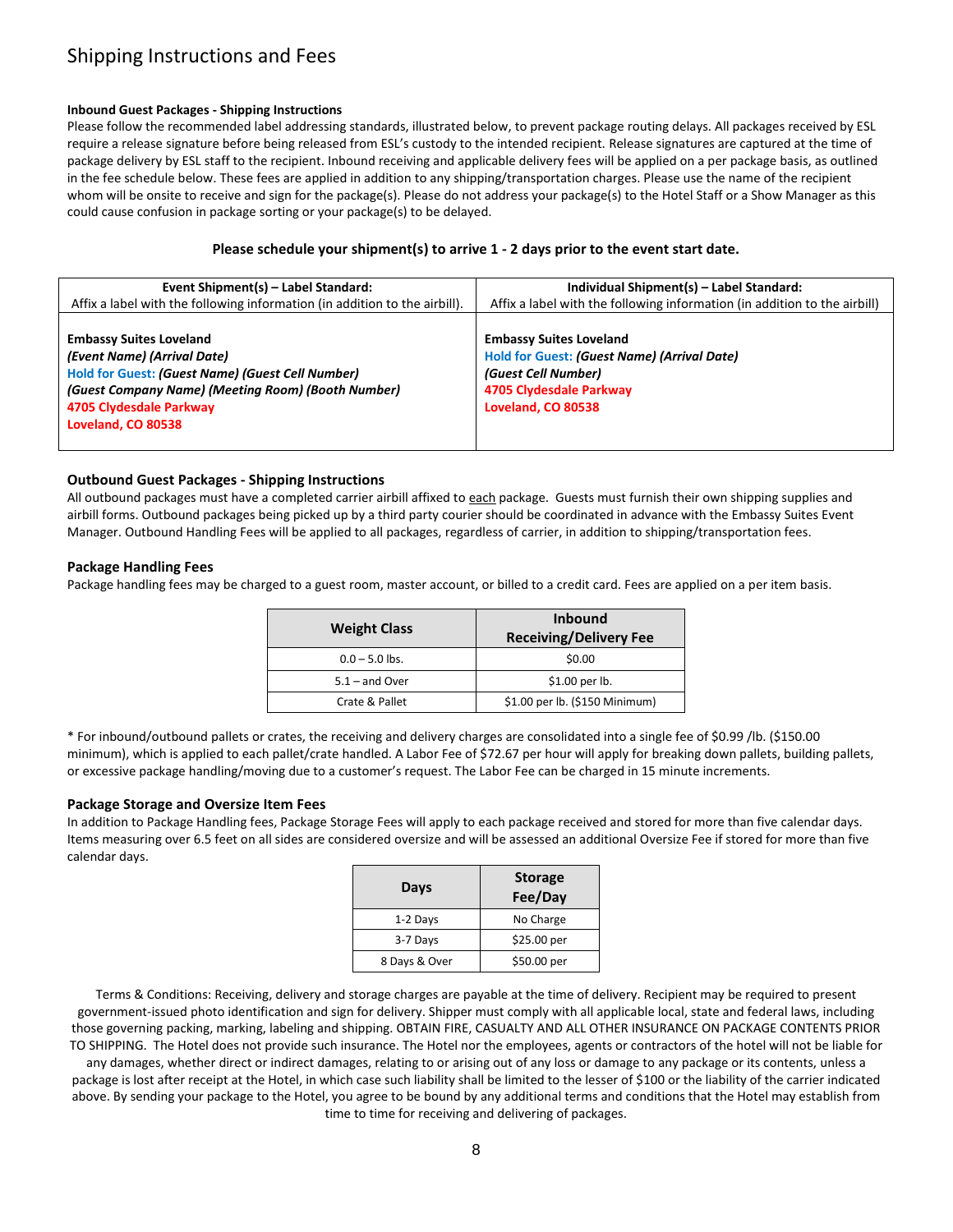

Loveland - Hotel, Spa & Conference Center

# SHIPPING FORM

| <b>Weight Class</b> | <b>Inbound</b><br><b>Receiving/Delivery Fee</b> | Quantity            | <b>Total</b> |
|---------------------|-------------------------------------------------|---------------------|--------------|
| $0.0 - 5.0$ lbs.    | \$0.00                                          |                     |              |
| 5.1 and Over        | \$1.00 per lb.                                  |                     |              |
| Crate & Pallet      | \$1.00 per lb. (\$150 Minimum)                  |                     |              |
| Fork Lift           | \$650 per day                                   |                     |              |
|                     |                                                 | Subtotal:           |              |
|                     |                                                 | 6.7 % Sales Tax:    |              |
|                     |                                                 | <b>Balance Due:</b> |              |

\* ESL has two pallet jacks, 48" in length with a 6000-pound rating. If any crate/pallet shipped exceeds 48'' in length it is considered oversized and will require a fork lift.

## **\*\*Fork lifts will need to be ordered from a company of your choosing\*\***

A Labor Fee of \$75 per hour will apply for breaking down pallets, building pallets, or excessive package handling/moving due to a customer's request. The Labor Fee can be charged in 15-minute increments.

## **EVENT NAME: \_2022 CSNA SUMMER CONFERENCE \_\_\_\_\_\_\_\_ EVENT MOVE-IN DATE: JUNE 15, 2021**

Company: Booth #: Booth Contact: Contact's Phone #:

Contact's Email:

Hotel will send a **credit card authorization form via Sertifi**. I understand that I will be held solely responsible for the payment of said charges.

All prices are subject to and will be charged sales tax, currently 6.7% respectively.

Signature\_\_\_\_\_\_\_\_\_\_\_\_\_\_\_\_\_\_\_\_\_\_\_\_\_\_\_\_\_\_\_\_\_\_\_\_\_\_\_\_\_\_\_\_\_\_\_\_\_\_\_\_\_\_\_\_\_\_\_\_\_\_\_\_\_\_\_\_\_\_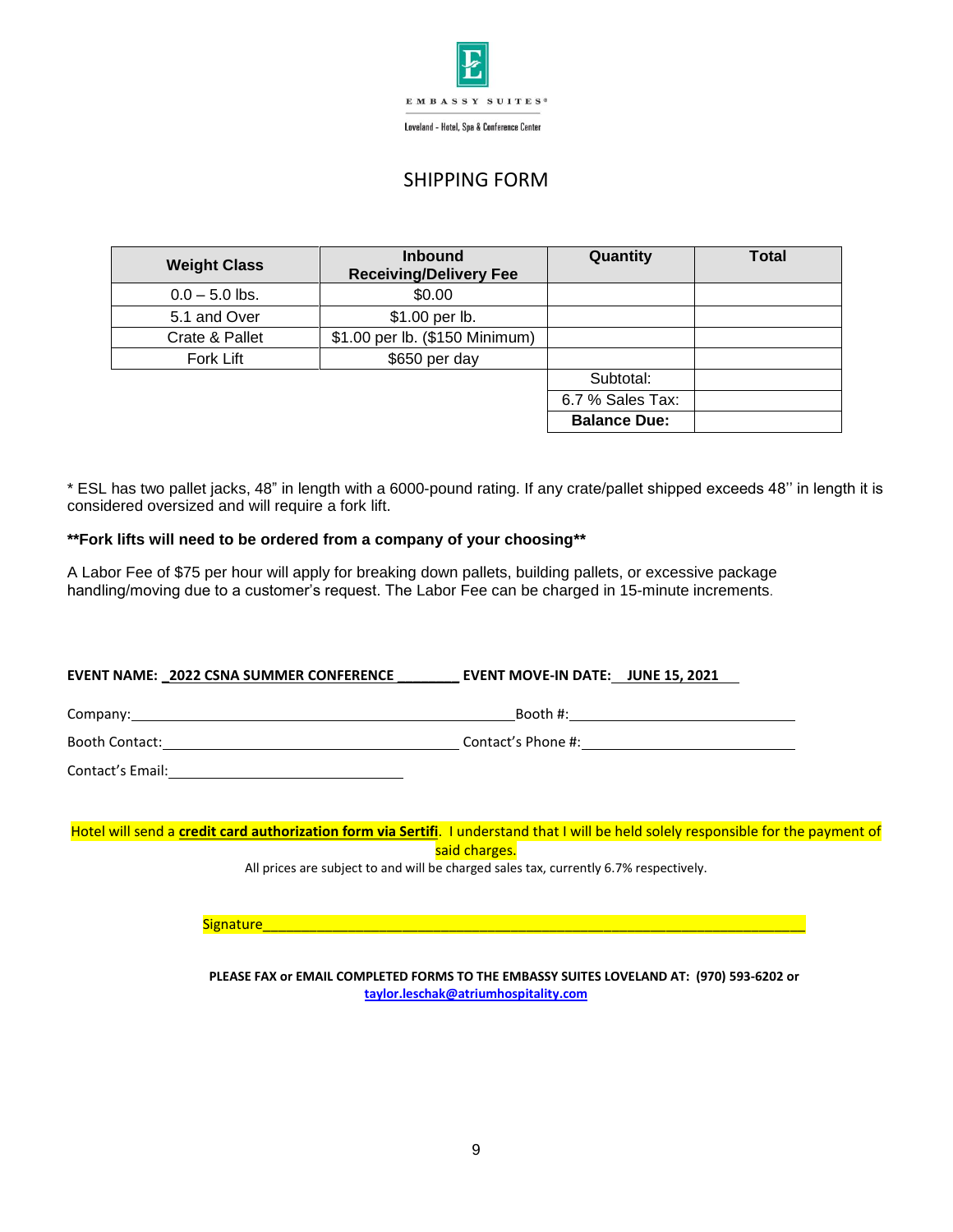

# **WELCOME TO THE EMBASSY SUITES LOVELAND**

## **PAYMENT POLICIES**

- 1. **PAYMENT IN FULL** must be rendered on **all** orders when order is placed. **NO EXCEPTIONS!** No service order will be processed without full payment. Exhibitors with outstanding balances from prior shows must satisfy the payment requirement or services will not be provided.
	- All orders must be received Three business days prior to the first contracted show move-in date to qualify for the discount price. All orders received after this deadline will be charged a 50% surcharge.
	- The date received by the Embassy Suites Loveland will determine the applicable rate.
	- All charges incurred during the show must be rendered in full at the time of service.
- 2. Only cash, credit cards, company checks and money orders, made payable to **Embassy Suites Loveland**, will be accepted for advanced payments.
- 3. Your on-site representative must be aware of this payment policy and be prepared to make payment upon installation of services.
- 4. There is a \$25.00 service charge for all returned payments.

## **SUBMITTING YOUR PAYMENT/ORDER**

**ALL PAYMENTS MUST BE IN U.S. FUNDS DRAWN ON A U.S. BANK. MAKE CHECK PAYABLE TO: Embassy Suites Loveland**

## **US Mail/ First Class Mail/Couriers or Overnight Express:**

Embassy Suites Loveland Attn: Accts Receivable For: Name of booth you are paying for 4705 Clydesdale Parkway Loveland, CO 80538

## **Secure Fax To:** 970.612.2398

The Exhibitor Services Department will return a confirmation notice of receipt of your faxed order confirmation.

## **GENERAL BUILDING POLICIES**

- 1. Decorations, signs, banners, and similar materials may not be taped, nailed, stapled or otherwise fastened to ceilings, doors, walls, glass, columns, painted surfaces, fabric or decorative walls.
- 2. Helium balloons may not be sold or distributed inside the facility. Helium balloons may be approved through your Event Manager for permanent attachment to authorized displays. A deposit may be required prior to installation.
	- a. If helium balloons from an authorized display are released within the facility, labor costs to remove balloons from ceilings or ventilation fans will be charged.
	- b. Helium balloons must not enter the guestroom tower. This is due in part to the fire notification sensors employed in our facility.
- 3. No pressure-adhesive stickers or decals or similar promotional items may be distributed in the building.
- 4. Labor costs to remove adhesive stickers and decals will be charged.
- 5. The **ESL** public elevators are not to be used to transport freight or equipment to rooms in the tower. All equipment and freight should be transported, utilizing the freight elevator and brought in on the docks.
- 6. Main public entrances into ESL may **NOT** be used for loading boxes, freight, or any exhibit materials into our out of the hotel. ALL items must come through the loading dock entrance located on the North side of our building.
- 7. The **ESL** does not provide furniture or equipment for exhibitors' booths. All arrangement for furniture and equipment for exhibitors should be handled by a general service contractor.